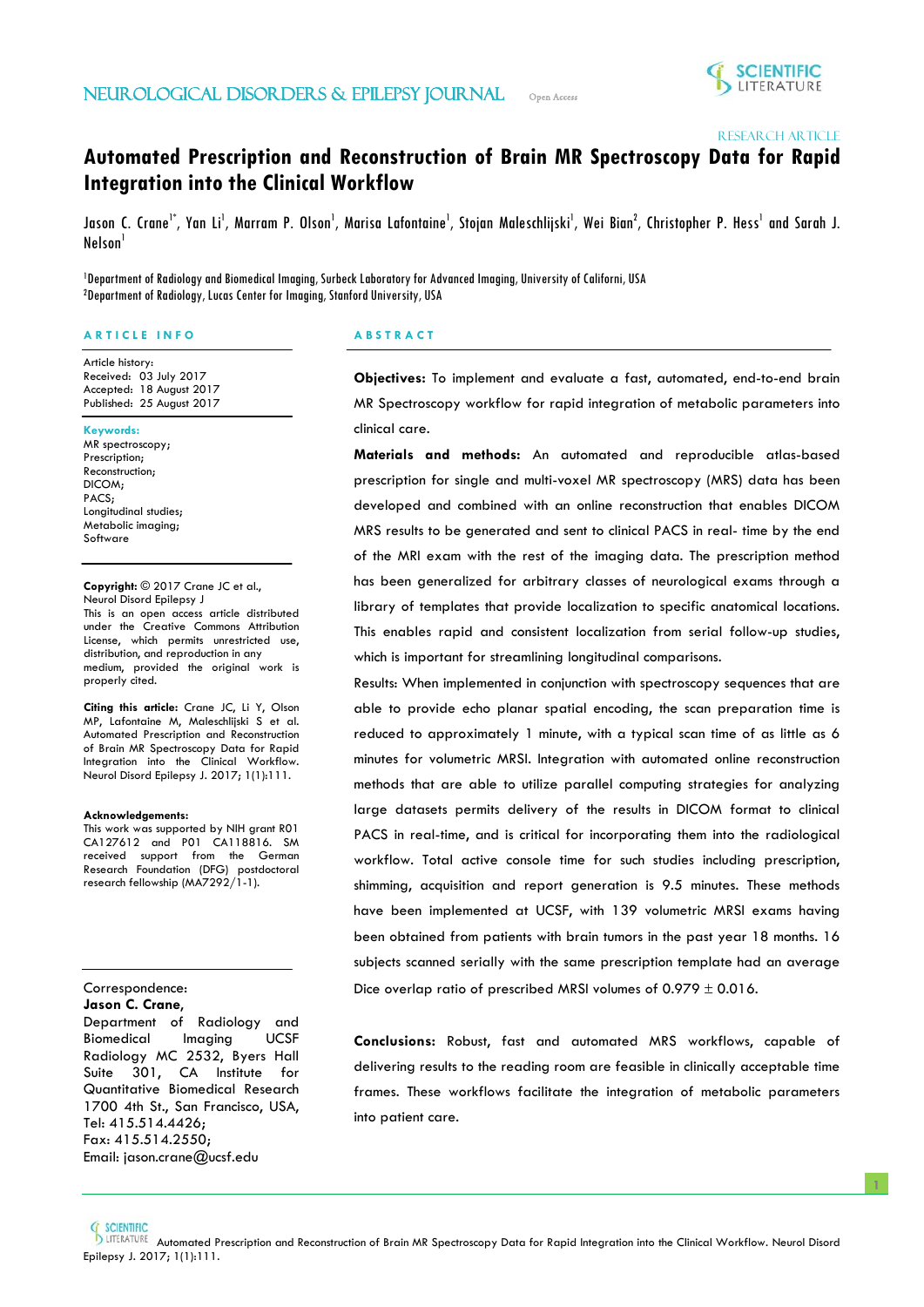

## **Introduction**

Recent studies have shown that proton MR Spectroscopy (MRS) and spectroscopic imaging (MRSI) of the brain is important for characterizing metabolic changes associated with neurological and psychiatric diseases, as well as monitoring response to therapeutic interventions. The widespread adoption of this technology has been hindered by workflow challenges that make it difficult to reliably deliver high quality metabolic parameters to the clinic in real-time. Challenges to implementing a fast and robust solution include complex and time consuming prescriptions that impact data quality and reproducibility and long scan times that are difficult to accommodate during an exam. The lack of flexible, commercially available tools that are capable of rapidly processing and exporting DICOM [1] MRS results to clinical PACS (Picture Archiving and Communication Systems) is another factor that prevents real-time delivery to the radiology reading room. The four high-level elements of a workflow needed to overcome these current limitations are represented in (Figure 1) and include prescription, acquisition, processing, and data transfer.

Prescribing MRS scans of the brain requires specialized training to place the selected volume and lipid saturation bands in the appropriate locations and can be time consuming, even for an experienced user. The process is prone to error and variability between serial scans that often results in signal contamination artifacts and limits the quality of the data [2,3]. Several groups have previously reported on methods to automate various aspects of the prescription of MRS acquisitions [2-9]. The method presented here achieves this via an automated atlas-based approach to integrate the predefined definition of PRESS or slice selected volumes with multiple pre-defined saturation bands. This provides advantages in terms of reproducible coverage, artifactfree placement, reduced prescription time and improved data quality [3,5,8]. Incorporating multi-voxel MRSI into a 30-60 minute clinical MR examination that can be interpreted in conjunction with the corresponding imaging data also necessitates the use of rapid

acquisition and post-processing tools. Although numerous fast MRS techniques have been demonstrated in the literature [10], many of the current product sequences take 20 minutes or more to obtain volumetric coverage. Acquisition of MR spectroscopic imaging (MRSI) data in a clinically feasible time means that alternative k-space sampling strategies such as flyback echo planar spectroscopic imaging must be implemented [11,12]. Reconstruction and analysis of data obtained using such novel sequences requires specialized software packages to be made available at the console for rapid quantification of clinically relevant parameters with minimal user interaction.



The other critical component of the workflow is the delivery of the MRS results and quantitative metabolite maps to the radiologist and referring physician. To be transferred to PACS and transmitted to both the radiology reading room and the patient's electronic record, the outputs must be in standard DICOM format and be available for transfer by the end of the exam with the rest of the MR images. This is essential for streamlining the incorporation of metabolic imaging findings into the assessment of the patient's condition.

The current study presents the strategies that have been developed at UCSF to overcome these challenges and demonstrates how they have been applied to provide rapid evaluation of patient data. This work focuses specifically on describing the implementation for a multi-voxel, multi-channel MRSI workflow for brain tumor studies. The implementation and integration of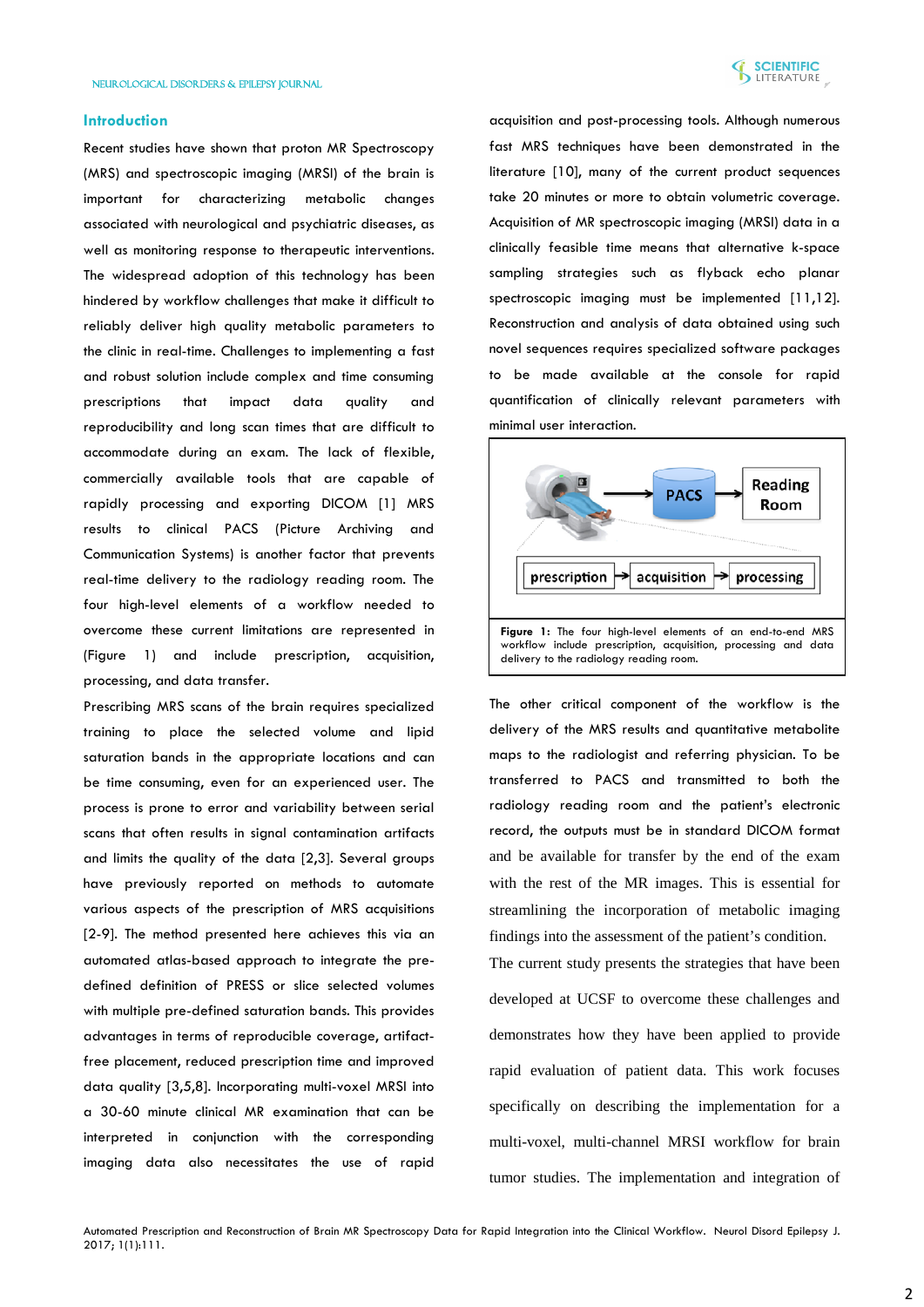

individual modules are described in the methods section and applied to implement a fast, end-to-end workflow that provides routine, real-time delivery of quantitative metabolic data to the clinic.

# **Materials and Methods**

# **1. MRS workflow implementation**

The MRS workflow (Figure 2) comprises multiple software modules. The key elements are described here at a high level with further details being presented as supplementary digital content.

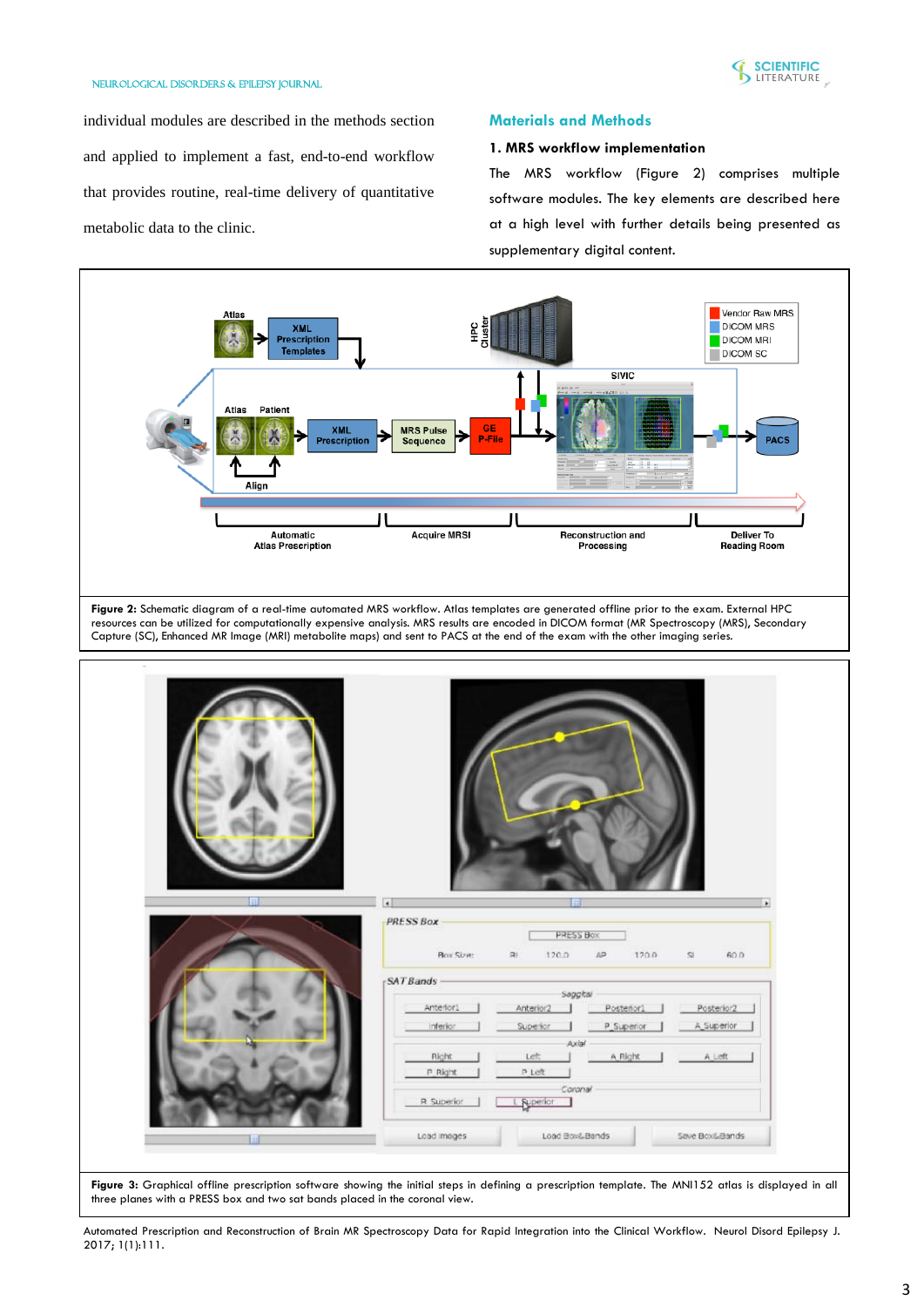The majority of the underlying source code and binaries are freely available through the SIVIC project opensource software portal [13,14]. The workflow has been implemented on a GE MR750 3T scanner, but the underlying software packages were designed to run on multiple platforms including Linux, Windows and OsX and could be adapted to work with other vendor's scanner platforms and pulse sequences [15].

# **2. Console job staging software**

The application pipeline was configured through the SIVIC GE console job staging software package. This permits user-friendly push-button execution of the software pipeline and manages data selection from the scanner's database, staging computation on an external high-performance cluster and import of DICOM results back into the scanner console. The online MRS prescription application and the online reconstruction application described below were configured to run on the console via this framework.

# **3. MRS prescription**

The automatic atlas-based prescription method has been described previously [5,8] and only a brief overview is provided here in order to appreciate how it is integrated into the current MRSI workflow. A GUI called "Draw\_Box\_SATBands" [16] was developed in MATLAB [17] and used to prescribe the MRS acquisitions on an atlas image prior to the exam on an offline workstation. A library of templates was developed to account for the variations in anatomic locations that are required for different applications. For the present work all of the templates were drawn on an MNI152 atlas [18,19]. The GUI permits the user to adjust the size, orientation and position of the PRESS volume and a set of sat bands (Figure 3) on the specified atlas. Once graphically prescribed in the Draw\_Box\_SAT Bands application the prescription is exported in XML format [20].

Further details about this software together with links to example prescription templates are provided separately (see supplemental digital content that contains a tutorial demonstrating the use of the Draw\_Box\_SATBands program [16]. Once created, XML prescription templates are copied to a directory on the scanner console for use at exam time as described below. The radiologist can thus simply request an MRS acquisition type to be prescribed from one of the predefined templates.

The online prescription software that transforms the prescription into the patient frame is configured to run on the scanner console. The package is initiated at scan time by selecting the "3T MRS SAT Placement" application button that is configured on the scanner console. Pressing this button loads the MRS auto prescription GUI called "Atlas Based Auto MRS Prescription" [21] (Figure 4), also written in-house in MATLAB. This application permits the user to select an application specific prescription template and a T1 weighted image from the current exam to align the atlas to. Once selected the application uses FSL flirt [22] to apply an affine registration (Scaling, Translation, Rotation, Shearing) of the MNI atlas to the selected T1 volume from the current exam. The resulting transformation parameters are applied to the elements in the selected prescription template to bring them into the patient frame [5] and the patient aligned prescription is displayed in the GUI (Figure 4). The patient aligned prescription parameters are then written to a new XML file that can then be read by the pulse sequence.

#### **4. Acquisition of MRS data**

The auto-prescription method was integrated into a pulse sequence which is able to obtain both single voxel MRS and multi-voxel EPSI flyback data [11,12]. Acquisition times for volumetric MRSI from the brain using an 18x18x16 matrix with flyback readout in the SI direction were  $~5.5$  minutes for single cycle and  $~11$ minutes for two-cycle lactate edited data. The current study used a commercially available 8 channel head coil, but the software is capable of working with single and other multi-channel coils. The pulse sequence was customized to read in the prescription parameters from the patient aligned data from the new XML file using methods from the SIVIC library svkSatBandsXML class [23]. The svk function calls for reading the prescription file from within the pulse sequence code are provided (see supplemental digital content that contains relevant code snippets from the pulse sequence [24]. The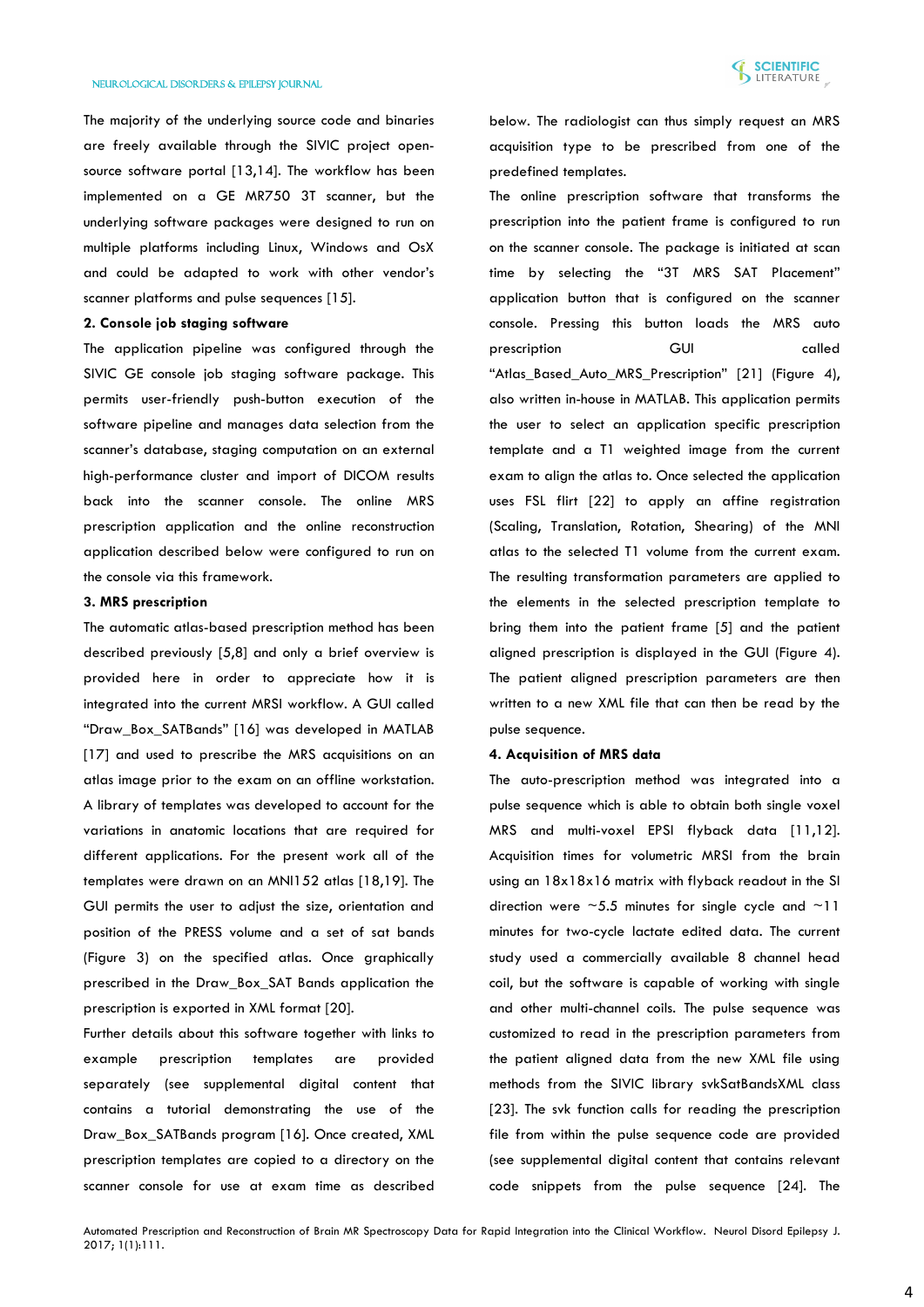

prescription information is used together with the MRS raw file on the scanner for reconstruction and quantification since the parameters describing the custom saturation bands are not natively encoded in the raw file. Shimming is performed using the standard package available on the scanner.

# **5. Data processing**

The reconstruction and analysis software were developed at UCSF in SIVIC [15] and with other in-house routines [25,26] that read the custom prescription parameters, reconstruct and quantify the raw MRS data via the job-staging interface on the console.



Figure 4: Starting MRS Automatic Prescription GUI on the GE console from a push button. The GUI permits selection of an MRS prescription template and atlas as well as a T1 series from the current exam to align the prescription template to. The patient aligned prescription is displayed in the GUI on the T1 volume (intersecting black lines represent the PRESS box and hatched areas represent sat bands).

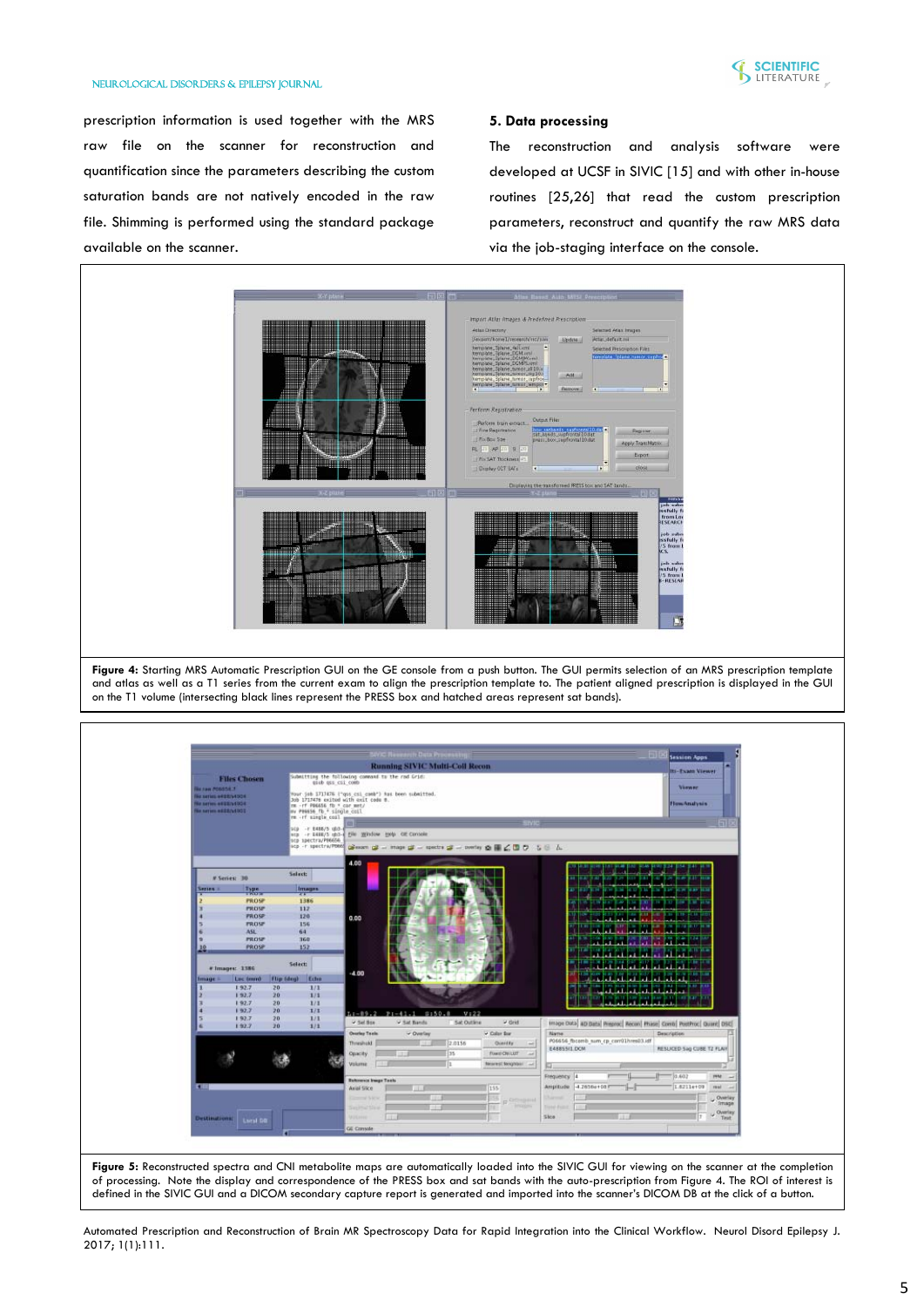

This automated pipeline utilizes a priori knowledge of peak locations for analysis and returns reconstructed spectra, as well as maps of quantitative parameters such as the Choline-to-NAA z-score Index (CNI) [27] to the scanner in real-time and in DICOM format with no user input. Because reconstruction and analysis of multichannel MRSI data is computationally expensive, the job-staging interface was configured to execute this analysis externally on a high-performance computing cluster. For this application, namely the reconstruction and quantification of multi-channel, multi-voxel data, the user is asked to select the MRS raw file, an ASSET Calibration series for coil weighting during reconstruction as well as T1 and T2 series as reference images for generating visual DICOM Secondary Capture reports for PACS. Once the input data fields have been selected, the data are copied via SCP [28] to a secure LINUX computational cluster at UCSF and the automatic reconstruction and quantification is executed. Results comprise DICOM MRS files and DICOM metabolite maps that are returned to the scanner via SCP and automatically loaded into the SIVIC GUI (Figure 5), where they can be reviewed and secondary capture DICOM reports generated for PACS (Figure 6). The SOP (Standard Operating Procedures) contains additional details (see supplemental digital content) [29].

The reproducibility of the prescription was assessed for subjects who were scanned serially with the same prescription template by computing the Dice ratio for the PRESS volumes from the two exams as described previously [5].

## **Results and Discussion**

The individual steps in the pipeline and their duration are represented in the timing diagram show in (Figure 7). Two operators reported on typical times for individual steps in the workflow. For volumetric MRSI data, the overall time from the start of the workflow to delivery of an MRSI report was 15.5 minutes (21 minutes for lactate editing), but approximately 6 minutes was background processing time during which the anatomical T1 + contrast data are acquired. Active console time used for volumetric MRSI is therefore only 9.5 minutes for single cycle data and 13.5 minutes for lactate edited data. The atlas-based auto-prescription took approximately 1 minute and shimming approximately 30 seconds. Reconstruction setup and report generation also took approximately 1 minute each.

The full pipeline has been used to acquire 139 exams from patients with brain tumors during the past 18 months. 16 subjects were scanned serially with the same prescription template. The average Dice overlap ratio of MRSI PRESS volumes for these serial cases was 0.979  $\pm$  0.016 and was comparable to results obtained from reproducibility measurements on normal volunteers [5].

The average difference in prescribed centers was  $0.42\pm0.40$ (RL),  $0.91\pm0.94$ (AP) and  $0.48\pm0.62$ (SI) mm. (Figure 8) shows a representative prescription for a patient with a low grade brain tumor scanned 3 times over a 3 year period. The first scan was manually prescribed, whereas the subsequent two scans were acquired using the current atlas prescription.



Figure 6: Portion of a DICOM Secondary Capture report generated on the scanner showing the placement of the PRESS box, sat bands, reconstructed spectra in an ROI and CNI map color overlay for a single slice. The reference image is the T1 contrast enhanced image from the exam.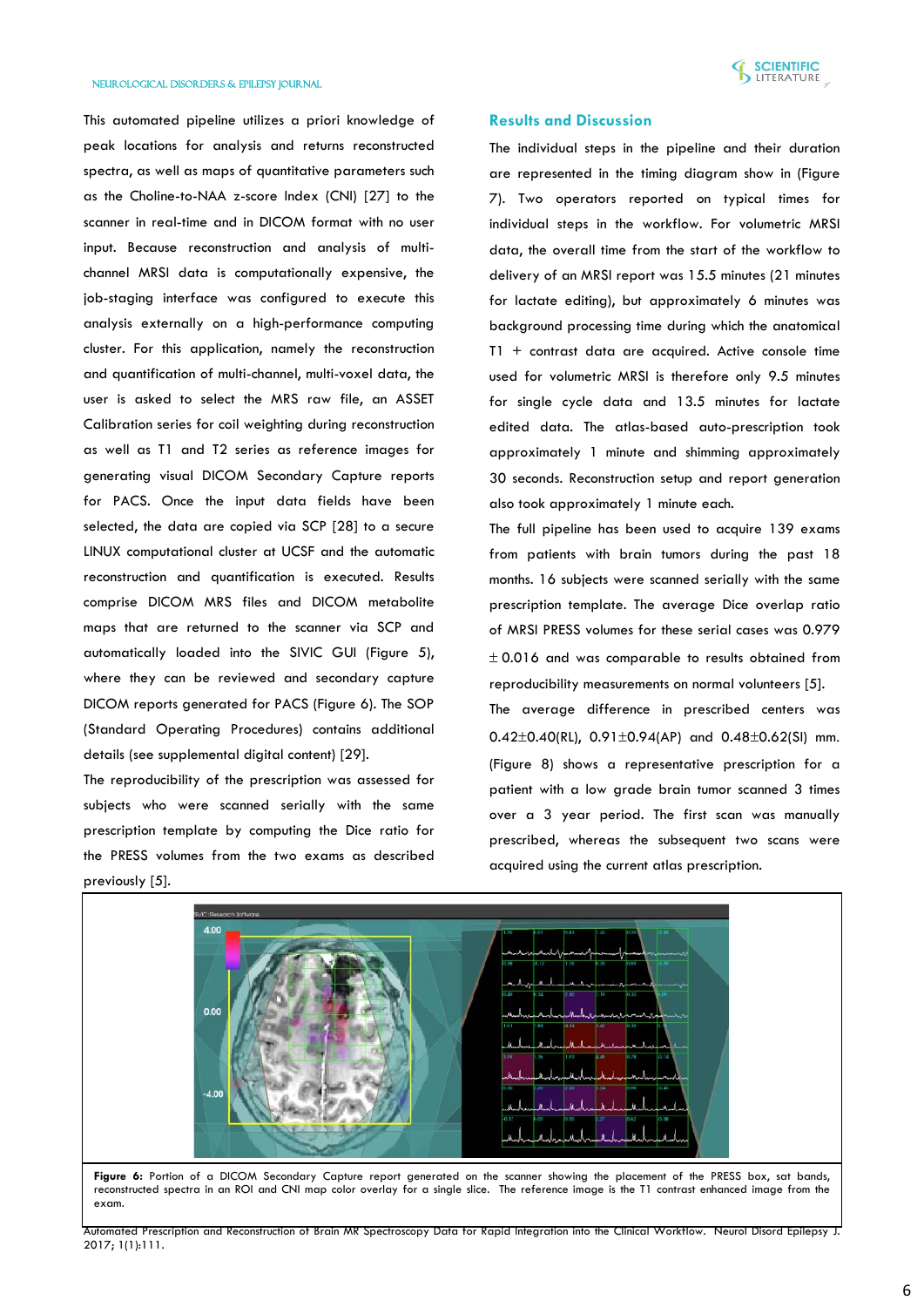



**Figure 7:** MRSI workflow timing diagram (lactate editing timing is shown in the lower diagram). Blue elements represent console time dedicated to the MRS workflow. Grey blocks represent times when other data is being acquired and MRS analysis is being done simultaneously in the background. The active time for the complete MRS workflow is 9.5 minutes (15 minutes for lactate editing).



**Figure 8:** Serial MRSI exams (T1 post Gad and CNI metabolite map color overlay). Exam 1 was manually prescribed. The two subsequent exams were auto-prescribed from an atlas. The PRESS box is shown in yellow, voxel grid in green and sat bands in teal. Spectra from the axial slice of exam 3 is shown on the right.

MRSI Secondary Capture reports were sent to the clinical reading room in real-time for the majority of exams. Networking failures between the scanner and the computing infrastructure occurred for 3 out of 139 examinations, and required spectra to be transferred manually and processed offline. The atlas-based prescription was ineffective in a small number of cases due to head shape or because tumor locations extended outside the prescribed volume. These could be resolved in the future by increasing the number of predefined prescriptions available on the scanner. In these cases, manual MRSI prescription was used, and data were still

processed on the console in real-time using the methods described above.

Making the processed MRS results available for review at the console affords an opportunity for additional scans to be acquired, time permitting, while the patient is still in the scanner. Prescription and sat band misplacement are common reasons for poor data quality requiring rescanning, but artifacts from these causes are reduced through use of the automated prescription strategy. However, findings from real-time analysis may indicate when additional data would yield diagnostic insight and can also be used to direct prescription of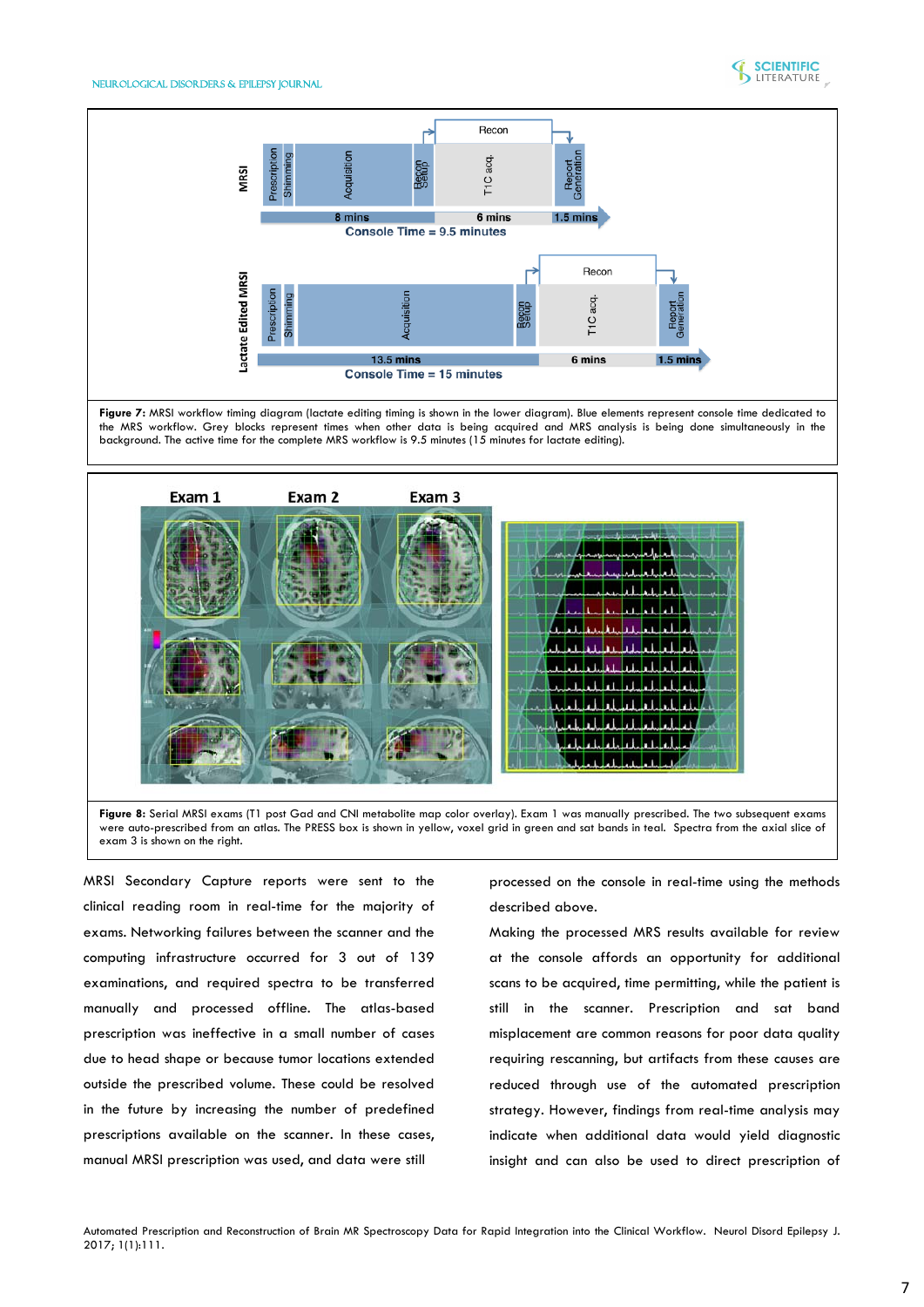

single voxel acquisitions for regions of interest within the preliminary MRSI san.



**Figure 9:** Example single voxel atlas-based acquisitions from a UCSF epilepsy study looking at GABA edited spectra in the anterior cingulate cortex (ACC), left auditory cortex (LAC) and right caudate (RC). The figure shows the overlap of 10 scans from each location aligned back into the MNI 152 atlas space with red borders indicating interscan variation (top). The bottom frame shows an example spectrum generated with a custom online recon and displayed in SIVIC on the console.

Multiple users were trained to perform the acquisition and analysis at the console. Compared with the offline reconstruction workflow, not only was the MRS data delivery faster, but the workflow was significantly simplified and did not require extra communication between technical staff and clinical staff to coordinate specialized interpretation of the MRS data.

Radiologists reported that the workflow resulted in improved clinical efficiency and rapid report turnaround, by (1) enabling rigorous longitudinal comparison of MRSI voxels across exams, (2) permitting 3D MRSI acquisition within standard clinical time slots for exams, and (3) facilitating their review of processed spectra together with anatomic images immediately after the exam and within the clinical workflow, which requires that interpretations are issued shortly after completion of the examination.

## **Conclusion**

A rapid, automated MRS workflow was implemented for acquiring and delivering data to PACS in a clinically acceptable time frame and was demonstrated to be robust for supporting routine clinical requirements.

The auto-prescription strategy was successful in speeding up the data acquisition, simplifying the workflow and increasing the robustness of the scan. While the main focus for the current study was the use of multi-voxel MRSI for pre-surgery and serial studies of patients with brain tumors, there are many other applications and the methods are not limited to a particular acquisition sequence. Strategies other than OVS based lipid suppression have been presented [30,31] in the literature and though these don't require sat placement they would still benefit from an atlas based approach in terms of serial reproducibility, realtime data review at the console and a DICOM based data flow to the reading room. Reproducibility and accuracy of positioning is also critical for single voxel MRS studies of the brain and the atlas-prescription has been used at UCSF to acquire GABA-edited single voxel MRS data as part of a smaller temporal lobe epilepsy study [32] (Figure 9). This could easily be expanded to support other neurological studies by extending the prescription library. As well as streamlining the prescription workflow, the atlas-based method is critical for obtaining consistent coverage in longitudinal MRS exams that are essential for evaluating serial changes associated with response to therapy or disease progression.

In addition to the prescription, other aspects of an MRS pipeline will vary by application and with the pulse sequence and reconstruction strategy. In some cases, product reconstruction software is sufficiently fast for single voxel analysis to be performed online, however these tools are, in many cases, still limited by their lack of support for outputting results in standard DICOM format. Additionally, not all DICOM devices (scanners, PACS) currently support the full range of DICOM SOP classes [33] required for the analysis. There is a growing body of evidence indicating that metabolic imaging augments the diagnostic value of an MR exam. This work and referenced studies demonstrate the feasibility of applying spectroscopic imaging methods in a robust and automated clinically integrated pipeline. Broader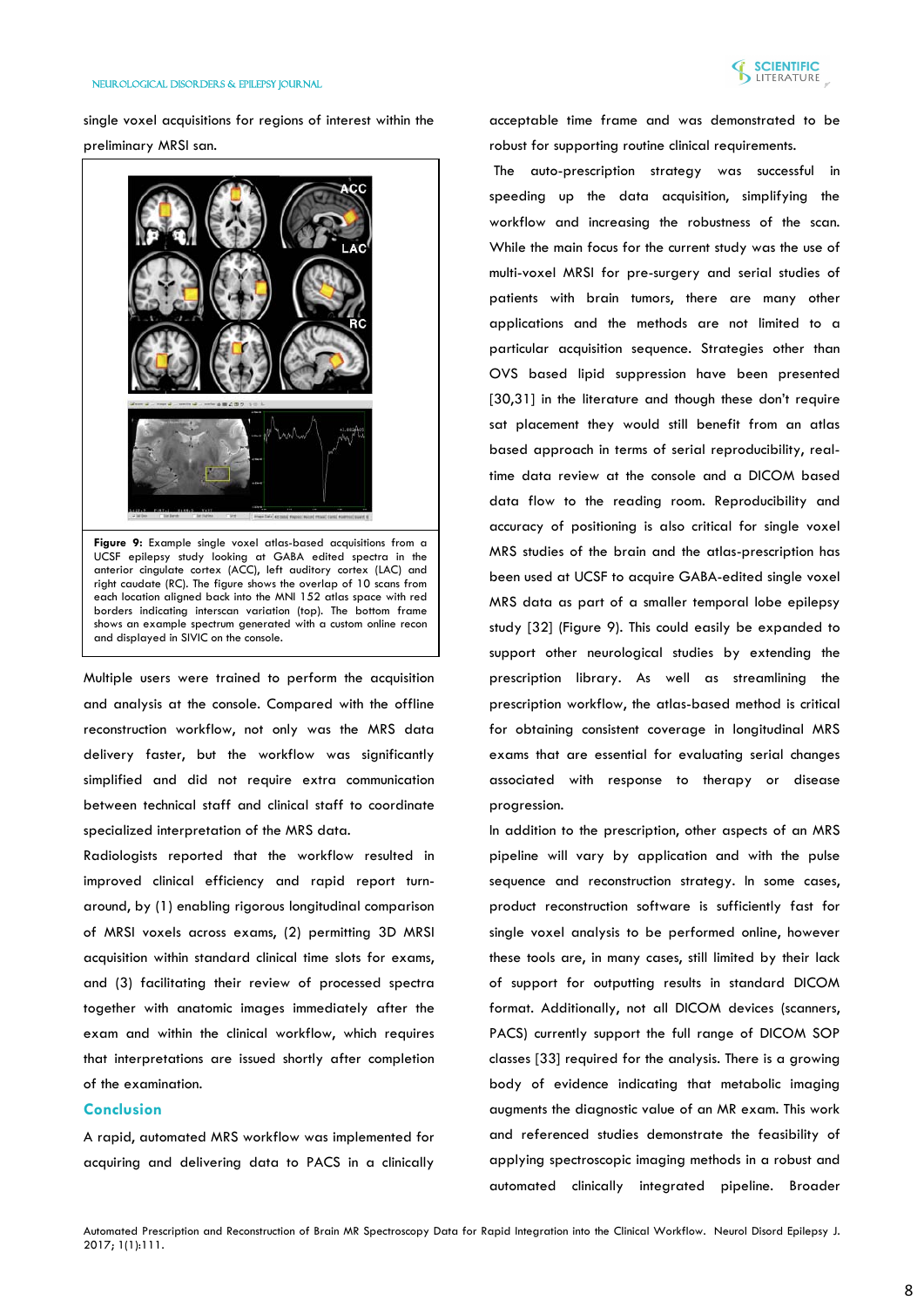

adoption of MRS will be facilitated by the availability of multi-vendor products capable of reliably generating high-quality, quantified spectroscopic data in DICOM format for transmission to the clinical PACS in conjunction with the other imaging data from the exam so they can be easily incorporated into the clinical workflow. Future work will be aimed at improving the robustness of the workflow components, installing the packages on additional scanners and porting modules to other vendor platforms.

## **References**

1. [NEMA. DICOM. \(2017\).](http://dicom.nema.org/)

2. [Ozhinsky E, Vigneron DB, Chang SM, Nelson SJ.](https://www.ncbi.nlm.nih.gov/pubmed/22692829)  [\(2013\). Automated prescription of oblique brain 3D](https://www.ncbi.nlm.nih.gov/pubmed/22692829)  [magnetic resonance spectroscopic imaging. Magn.](https://www.ncbi.nlm.nih.gov/pubmed/22692829)  [Reson. Med. 69: 920–930.](https://www.ncbi.nlm.nih.gov/pubmed/22692829)

3. [Yung KT, Zheng W, Zhao C, Manel Mart nez-](http://onlinelibrary.wiley.com/doi/10.1002/mrm.22887/pdf)[Ramon, Andre van der Kouwe. \(2011\). Atlas-based](http://onlinelibrary.wiley.com/doi/10.1002/mrm.22887/pdf)  [automated positioning of outer volume suppression slices](http://onlinelibrary.wiley.com/doi/10.1002/mrm.22887/pdf)  [in short-echo time 3D MR spectroscopic imaging of the](http://onlinelibrary.wiley.com/doi/10.1002/mrm.22887/pdf)  [human brain. Magn. Reson. 66: 911–922.](http://onlinelibrary.wiley.com/doi/10.1002/mrm.22887/pdf)

4. [Ratai EM, Hancu I, Blezek DJ, Turk KW, Elkan](https://www.ncbi.nlm.nih.gov/pmc/articles/PMC2679165/)  [Halpern. \(2008\). Automatic repositioning of MRSI voxels](https://www.ncbi.nlm.nih.gov/pmc/articles/PMC2679165/)  [in longitudinal studies: Impact on reproducibility of](https://www.ncbi.nlm.nih.gov/pmc/articles/PMC2679165/)  [metabolite concentration measurements. J. Magn. Reson.](https://www.ncbi.nlm.nih.gov/pmc/articles/PMC2679165/)  [Imaging. 27: 1188–1193.](https://www.ncbi.nlm.nih.gov/pmc/articles/PMC2679165/)

5. [Bian W, Li Y, Crane JC, Nelson SJ. \(2017\). Fully](https://www.ncbi.nlm.nih.gov/pubmed/28470861)  [automated atlas-based method for prescribing 3D](https://www.ncbi.nlm.nih.gov/pubmed/28470861)  [PRESS MR spectroscopic imaging: Toward robust and](https://www.ncbi.nlm.nih.gov/pubmed/28470861)  [reproducible metabolite measurements in human brain.](https://www.ncbi.nlm.nih.gov/pubmed/28470861)  [Magn. Reson. Med.](https://www.ncbi.nlm.nih.gov/pubmed/28470861)

6. [Park YW, Deelchand DK, Joers JM, Soher BJ,](http://dev.ismrm.org/2017/3021.html)  [Barker PB. \(2017\). In-vivo testing of automatic voxel](http://dev.ismrm.org/2017/3021.html)  [prescription for high inter-subject reproducibility in](http://dev.ismrm.org/2017/3021.html)  [single-voxel MR spectroscopy. In: ISMRM Annual](http://dev.ismrm.org/2017/3021.html)  [Meeting.](http://dev.ismrm.org/2017/3021.html)

7. [Woodcock EA, Arshad M, Khatib D, Stanley JA.](http://dev.ismrm.org/2017/3022.html)  [\(2017\). Automated Voxel Placement: A Linux-based](http://dev.ismrm.org/2017/3022.html)  [Suite of Tools for Accurate and Reliable Single Voxel](http://dev.ismrm.org/2017/3022.html)  [Coregistration. In: ISMRM Annual Meeting.](http://dev.ismrm.org/2017/3022.html)

8. [Bian W, Li Y, Crane JC, et al. \(2015\). Towards](http://dev.ismrm.org/2015/0985.html)  [robust reproducibility study for MRSI via fully](http://dev.ismrm.org/2015/0985.html) 

[automated reproducible imaging positioning. ISMRM](http://dev.ismrm.org/2015/0985.html)  [Annu. Meet. c: 4–5.](http://dev.ismrm.org/2015/0985.html)

9. [Martínez-Ramón M, Gallardo-Antolín A, Cid-](https://www.ncbi.nlm.nih.gov/pubmed/20187173)[Sueiro J, Heileman GL, Yung KT, et al. \(2010\). Automatic](https://www.ncbi.nlm.nih.gov/pubmed/20187173)  [placement of outer volume suppression slices in MR](https://www.ncbi.nlm.nih.gov/pubmed/20187173)  [spectroscopic imaging of the human brain. Magn. Reson.](https://www.ncbi.nlm.nih.gov/pubmed/20187173)  [Med. 63: 592–600.](https://www.ncbi.nlm.nih.gov/pubmed/20187173)

10. [Nelson SJ, Ozhinsky E, Li Y, woo Park II,](http://www.sciencedirect.com/science/article/pii/S1090780713000335?via%3Dihub)  [JasonCrane. \(2013\). Strategies for rapid in vivo 1H and](http://www.sciencedirect.com/science/article/pii/S1090780713000335?via%3Dihub)  [hyperpolarized 13C MR spectroscopic imaging. J.](http://www.sciencedirect.com/science/article/pii/S1090780713000335?via%3Dihub)  [Magn. Reson. 229: 187–197.](http://www.sciencedirect.com/science/article/pii/S1090780713000335?via%3Dihub)

11. [Cunningham CH, Vigneron DB, Chen AP, Xu D,](https://www.ncbi.nlm.nih.gov/pubmed/16187273)  [Nelson SJ, et al. \(2005\). Design of flyback echo-planar](https://www.ncbi.nlm.nih.gov/pubmed/16187273)  [readout gradients for magnetic resonance spectroscopic](https://www.ncbi.nlm.nih.gov/pubmed/16187273)  [imaging. Magn. Reson. Med. 54: 1286–1289.](https://www.ncbi.nlm.nih.gov/pubmed/16187273)

12. [Park I, Chen AP, Zierhut ML, Ozturk-Isik E,](https://www.ncbi.nlm.nih.gov/pmc/articles/PMC3010202/)  [Vigneron DB, et al. \(2011\). Implementation of 3 T](https://www.ncbi.nlm.nih.gov/pmc/articles/PMC3010202/)  [lactate-edited 3D 1H MR spectroscopic imaging with](https://www.ncbi.nlm.nih.gov/pmc/articles/PMC3010202/)  [flyback echo-planar readout for gliomas patients. Ann.](https://www.ncbi.nlm.nih.gov/pmc/articles/PMC3010202/)  [Biomed. Eng. 39: 193–204.](https://www.ncbi.nlm.nih.gov/pmc/articles/PMC3010202/)

13. [SIVIC. SIVIC Web Portal. \(2017\).](https://sourceforge.net/projects/sivic/)

14. [SIVIC. SIVIC source code. \(2017\).](https://github.com/SIVICLab/sivic)

15. [Crane JC, Olson MP, Nelson SJ. \(2013\). SIVIC:](https://www.ncbi.nlm.nih.gov/pmc/articles/PMC3732592/?tool=pmcentrez&report=)  [Open-Source, Standards-Based Software for DICOM](https://www.ncbi.nlm.nih.gov/pmc/articles/PMC3732592/?tool=pmcentrez&report=)  [MR Spectroscopy Workflows. Int. J. Biomed. Imaging.](https://www.ncbi.nlm.nih.gov/pmc/articles/PMC3732592/?tool=pmcentrez&report=)  [2013: 169526.](https://www.ncbi.nlm.nih.gov/pmc/articles/PMC3732592/?tool=pmcentrez&report=)

16. SIVIC. SIVIC Draw Box SATBands. [\(2017\).](https://github.com/SIVICLab/sivic/tree/master/applications/auto_sats/atlas_prescription/draw_box_sats)

17. [Mathworks. MATLAB. Accessed January 21,](https://www.mathworks.com/)  [\(2017\).](https://www.mathworks.com/)

18. [FMRIB. FSL v4 distribution of MNI 152 template](https://fsl.fmrib.ox.ac.uk/fsl/fslwiki/Atlases)  - [MNI152\\_T1\\_1mm.nii.gz.](https://fsl.fmrib.ox.ac.uk/fsl/fslwiki/Atlases)

19. [McConnell Brain Imaging Centre, Montreal](http://nist.mni.mcgill.ca/?p=858.)  [Neurological Institute MU. MNI 152 Template.](http://nist.mni.mcgill.ca/?p=858.)

20. [W3C's. XML \(Extensible Markup Language\).](https://www.w3.org/XML/)  [\(2017\).](https://www.w3.org/XML/)

21. [SIVIC.](https://github.com/SIVICLab/sivic/tree/master/applications/auto_sats/atlas_prescription) SIVIC

[Atlas\\_Based\\_Auto\\_MRSI\\_Prescription. \(2017\).](https://github.com/SIVICLab/sivic/tree/master/applications/auto_sats/atlas_prescription)

22. [FMRIB. FSL FLIRT. \(2017\).](https://fsl.fmrib.ox.ac.uk/fsl/fslwiki/FLIRT)

23. SIVIC. [svkSatBandsXML. \(2017\).](http://sivic.sourceforge.net/libsvk/html/classsvk_1_1svkSatBandsXML.html)

24. [SIVIC. SIVIC MRS Prescription Loading from GE](https://sourceforge.net/p/sivic/sivicwiki/Tutorials/attachment/SIVIC_GE_PSD_SDC2.pdf)  [PSD. \(2017\).](https://sourceforge.net/p/sivic/sivicwiki/Tutorials/attachment/SIVIC_GE_PSD_SDC2.pdf)